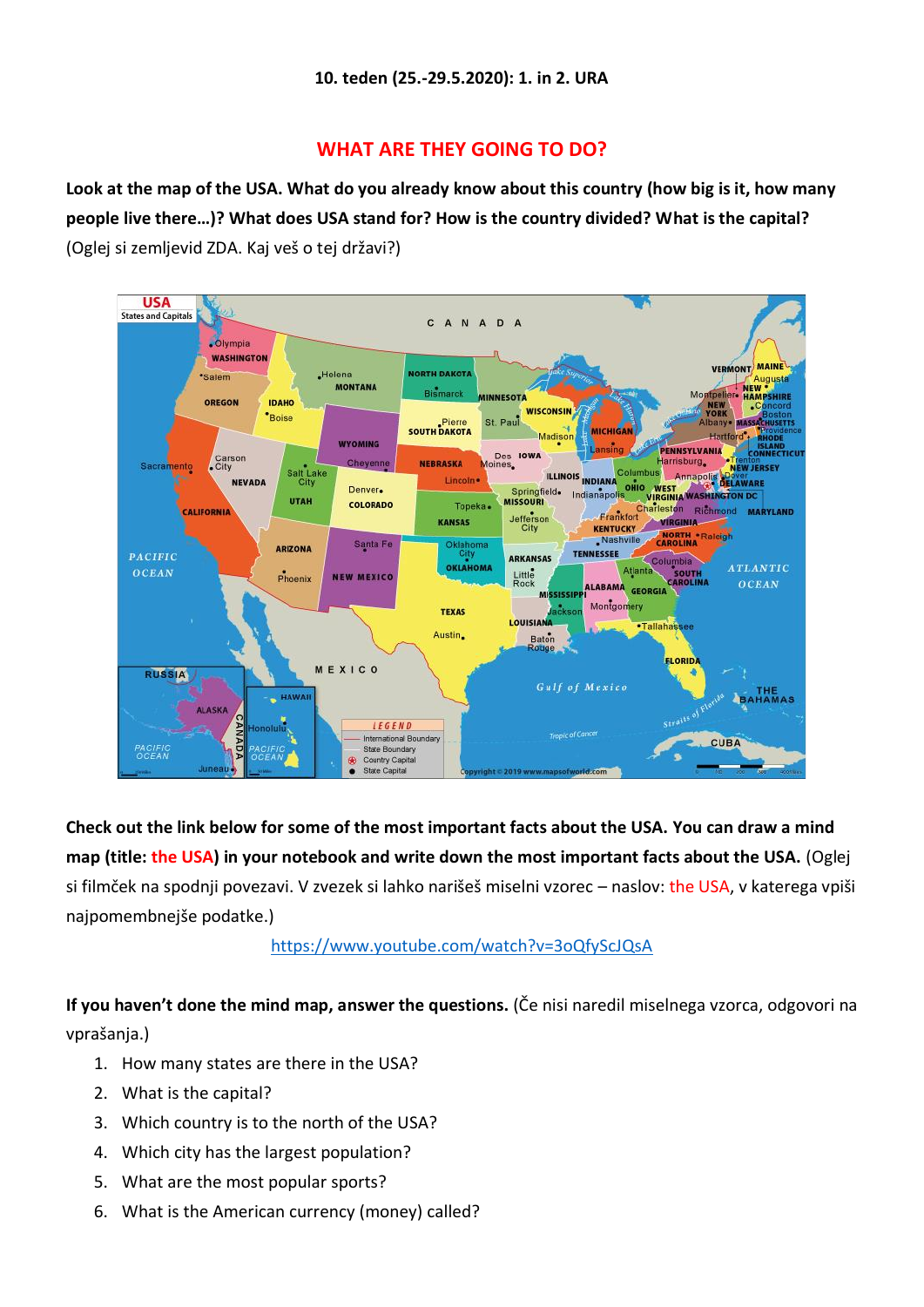

**The flag of the USA is called "stars and stripes".**  The 13 stripes represent the original English colonies, the place that became known as »the new world«. The 50 stars on the flag represent the number of states in the union.

## **Učb. str. 104**

## Napiši naslov: **WHAT ARE THEY GOING TO DO?**

**1A** Oglej si še zemljevid v učbeniku. Kateri kraji/znamenitosti so vpisani/vrisani? Jih prepoznaš? Pomagaj si s spodnjimi fotografijami.